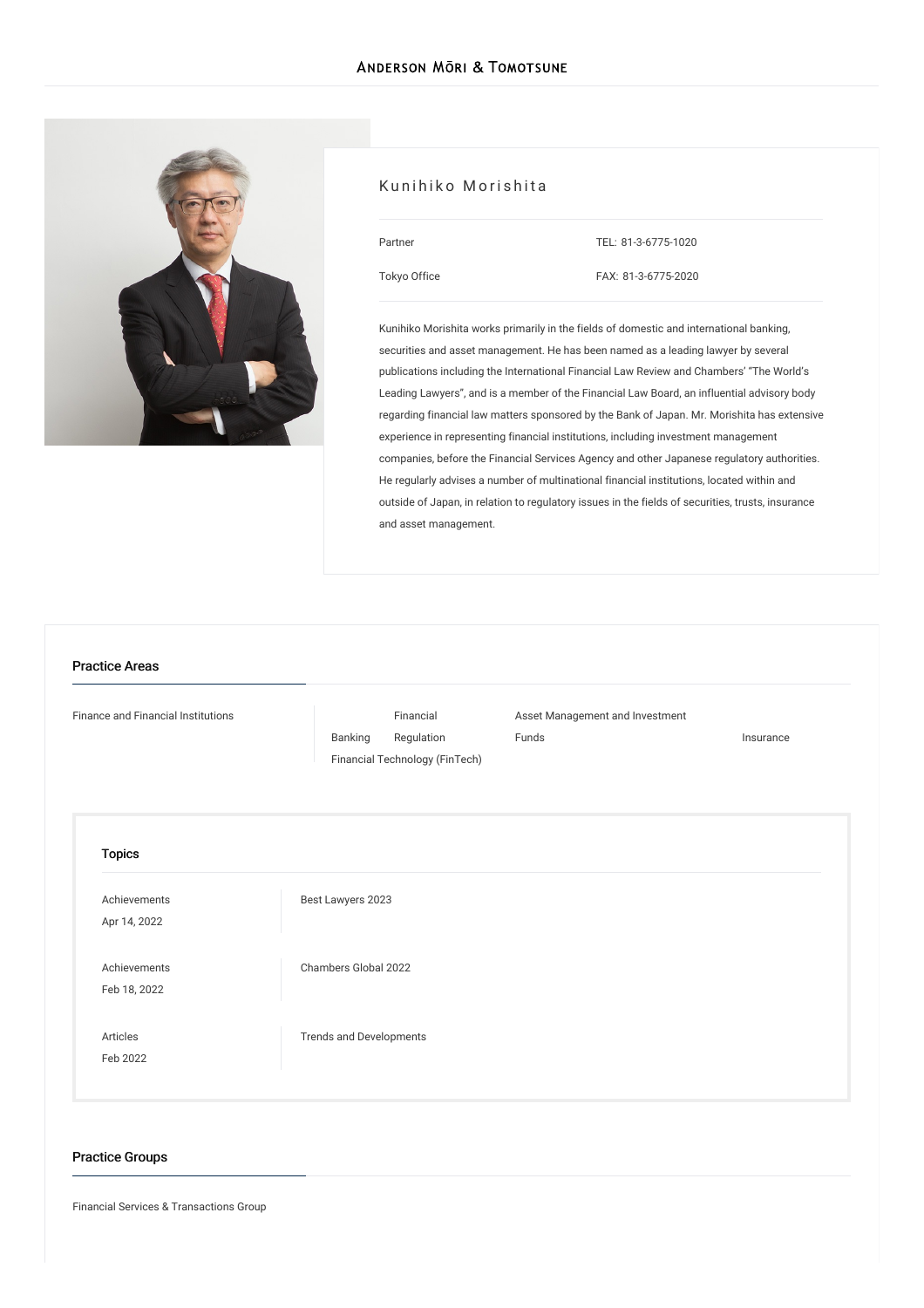Mar 1981 The University of Tokyo (LL.B.) Mar 1993 The University of Tokyo (LL.M.)

#### Publications

| <b>Trends and Developments</b>                                            | Chambers and Partners - Global Practice Guide (Investment Funds 2022 / Japan) | Feb 2022 |
|---------------------------------------------------------------------------|-------------------------------------------------------------------------------|----------|
| <b>Financial Services Compliance</b><br>Lexology Getting The Deal Through |                                                                               | Jan 2022 |
| Trends and Developments                                                   | Chambers and Partners - Global Practice Guide (Investment Funds 2021 / Japan) | Feb 2021 |
| <b>Trends and Developments</b>                                            | Chambers and Partners - Global Practice Guide (Investment Funds 2020 / Japan) | Feb 2020 |
| <b>Trends and Developments</b>                                            | Chambers and Partners - Global Practice Guide (Investment Funds 2019 / Japan) | Mar 2019 |
| Introduction to Japanese Business Law & Practice Third Edition            | Anderson Mori & Tomotsune                                                     | Sep 2017 |
| The Legal Nature of Insurance Contracts (Japan Chapter)                   | The Legal Nature of Insurance Contracts                                       | Nov 2013 |
| The Emergence and Evolution of Law Firms in Japan                         | Shoji Houmu                                                                   | Nov 2011 |
| Securities World - third edition (Japan Chapter)<br>European Lawver       |                                                                               | Jun 2011 |
| Investing Across Borders 2010                                             |                                                                               | Sep 2010 |
| Impact of Japanese prospectus reform on foreign investment trusts         |                                                                               | Aug 2010 |

#### Lectures

| Equity Incentive Seminar for UK subsidiaries of Japanese Companies<br>Global Shares                                   | Nov 12, 2020         |
|-----------------------------------------------------------------------------------------------------------------------|----------------------|
| Global Equity Incentive WEB Seminar<br>Global Shares                                                                  | Nov 6, 2020          |
| ALFI (Association of the Luxembourg Fund Industry)<br>Asia Roadshow                                                   | Dec 9, 2019          |
| Cryptocurrencies and their place in the Alternative Investment Fund Market<br>AIMA (Alternative Investment Management | Mar 15, 2018         |
| Association)                                                                                                          |                      |
| IBA (International Bar Association)<br>Inaugural Asia-based International Financial Law Conference: West meets East   | Feb 28 - Mar 1, 2013 |
| ALB In-House Legal Summit                                                                                             | May 28, 2009         |

### Achievements

| Apr 14, 2022 | Best Lawyers 2023               |
|--------------|---------------------------------|
| Feb 18, 2022 | Chambers Global 2022            |
| Jan 13, 2022 | The Legal 500 Asia Pacific 2022 |
| Dec 16, 2021 | Chambers Asia-Pacific 2022      |
| Oct 9, 2021  | Who's Who Legal: Japan 2021     |
| Apr 15, 2021 | Best Lawyers 2022               |
| Feb 19, 2021 | Chambers Global 2021            |
| Jan 13, 2021 | The Legal 500 Asia Pacific 2021 |